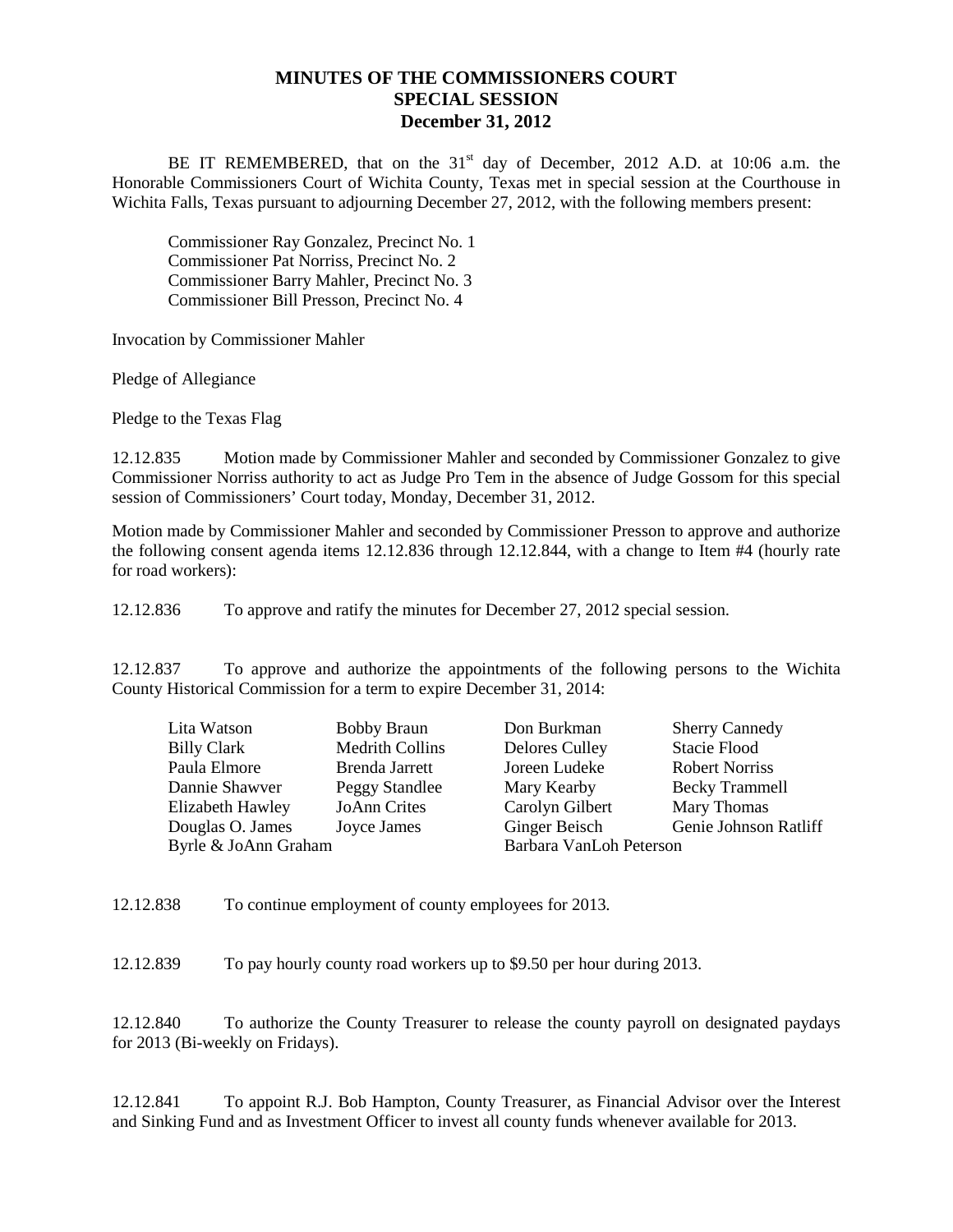12.12.842 To designate the second Monday of each month as the regular Commissioners Court meeting and all other meetings to be special meetings for the year of 2013.

12.12.843 To adopt the Wichita County Investment Policy for 2013 as recommended by Murphy Davis, Chartered Financial Analyst and principal for the firm of Sentry Management.

12.12.844 To authorize County Judge to sign Interlocal Cooperation Contract between the Texas Department of Public Safety and Wichita County implementing the Failure To Appear (FTA) Program. A copy of the contract is attached hereto as Exhibit "A".

Motion carried unanimously.

12.12.845 Motion made by Commissioner Gonzalez and seconded by Commissioner Mahler to approve the emergency and regular bills for payment. A copy of the bills is attached hereto as Exhibit " $B$ ".

Motion carried unanimously.

12.12.846 Motion made by Commissioner Presson and seconded by Commissioner Gonzalez to accept Albert Records Management 2013 quote for various locations of Wichita County offices on-site shredding at a cost not to exceed \$0.10 per pound, \$5.00 per hopper dump, and a \$50 one-time mobile truck fee. This will approve quarterly services until rescinded.

Motion carried unanimously.

12.12.847 Motion made by Commissioner Presson and seconded by Commissioner Mahler to approve the realignment of positions in the Sheriff's Office, departments 560, 561, and 562 as recommended by the Sheriff, effective the first pay period in 2013.

Motion carried unanimously.

12.12.848 Motion made by Commissioner Gonzalez and seconded by Commissioner Mahler to approve quote from Condusiv Technologies for \$5,441.14 to renew Diskeeper license, to be paid by 100.412.4674, LSE/Maint Software Diskeeper with any shortfall to be transferred from 100.412.3151, Computer Software.

Motion carried unanimously.

12.12.849 Motion made by Commissioner Mahler and seconded by Commissioner Presson to approve the purchase of a Xerox WorkCentre 6505DN series printer from Benchmark for the Sheriff's Office at a cost of \$945.00 to be paid from 100.560.3152, Office Equipment and transferred to the appropriate line as determined by the County Auditor. A copy of the agreement is attached hereto as Exhibit "C".

Motion carried unanimously.